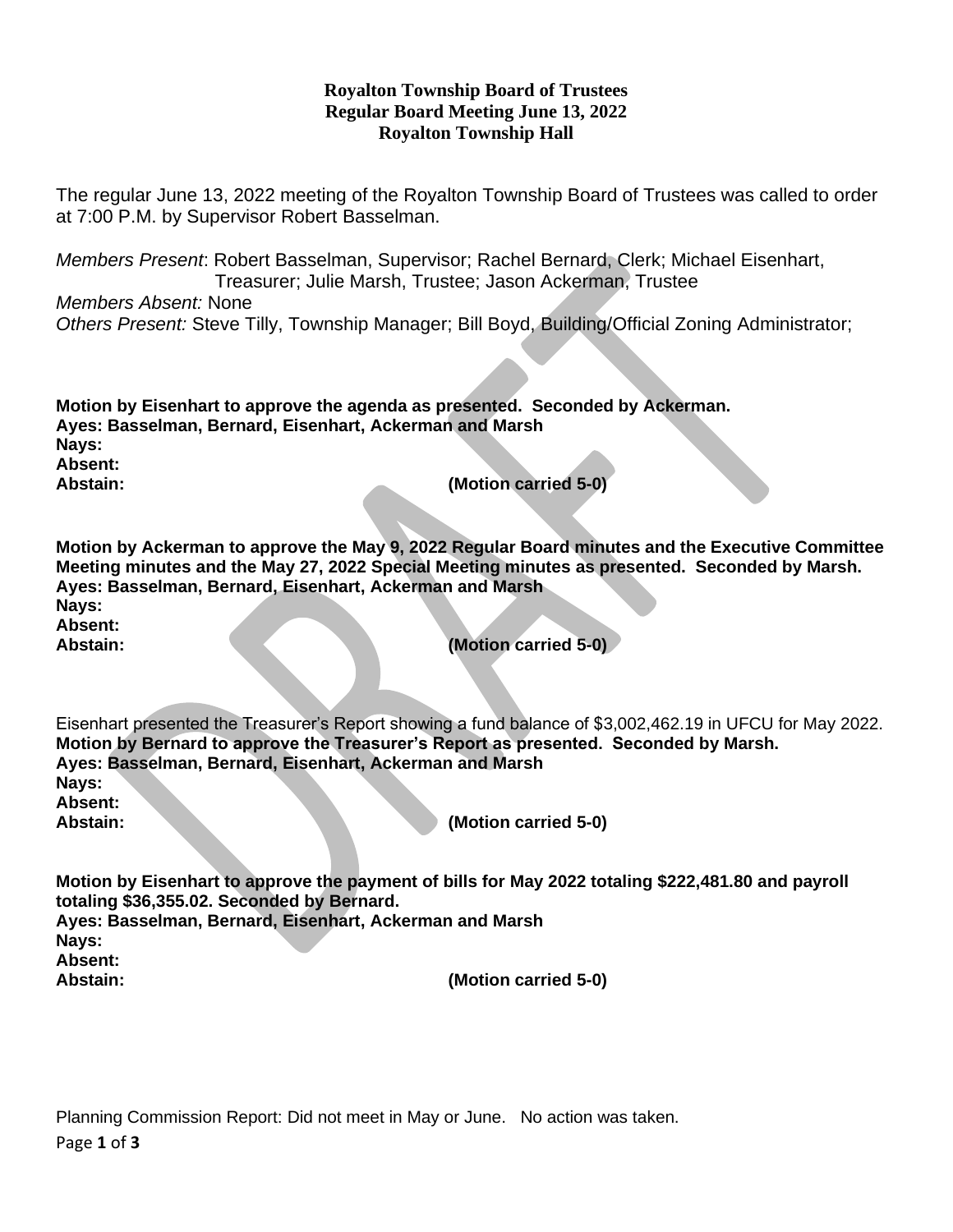Library report presented by Linda from the Lincoln Township Library. No action was taken.

Sheriff's report April 2022 was submitted prior to meeting. No action was taken.

Old Business: None

New Business:

An Emergency Management Resolution is required by the County appointing an emergency management coordinator.

**Motion by Eisenhart to appoint Steve Tilly as the Emergency Management Coordinator for Royalton Township for 2022-2023. Seconded by Ackerman. Roll call was taken. Ayes: Basselman, Bernard, Eisenhart, Ackerman and Marsh Nays:**

**Absent:** 

**Abstain: (Motion carried 5-0)**

A Resolution to Authorize the Acceptance of Payments By Financial Transaction Devices was presented by Tilly so that the Township can move forward with credit card payments. **Motion by Eisenhart to approve the Resolution to Authorize the Acceptance of Payments By Financial Transaction Devices. Seconded by Bernard. Roll call was taken.**

**Ayes: Basselman, Bernard, Eisenhart, Ackerman and Marsh Nays: Absent:** 

**Abstain: (Motion carried 5-0)**

Tilly presented a quote from Michigan Office Environments for a new board room table system and chairs. Discussion to replace the table and board chairs but not the audience chairs for now. **Motion by Eisenhart to approve the purchase of just the new board room table and chairs and not the 40 audience chairs and cart. Seconded by Marsh. Ayes: Basselman, Bernard, Eisenhart, Ackerman and Marsh Nays: Absent: Abstain: (Motion carried 5-0)**

Tilly discussed adjusting the office hours to 8 am  $-$  5 pm Monday – Thursday and Friday 8 am  $-$  3 pm. Discussion about working until 5 pm during special times of the year such tax and election time. **Motion by Eisenhart to adjust the office hours to Monday – Thursday 8 am – 5 pm and Friday 8 am – 3 pm, and Friday 8 am – 5 pm during tax and election time. Seconded by Marsh. Ayes: Basselman, Bernard, Eisenhart, Ackerman and Marsh Nays: Absent:** 

Page **2** of **3**